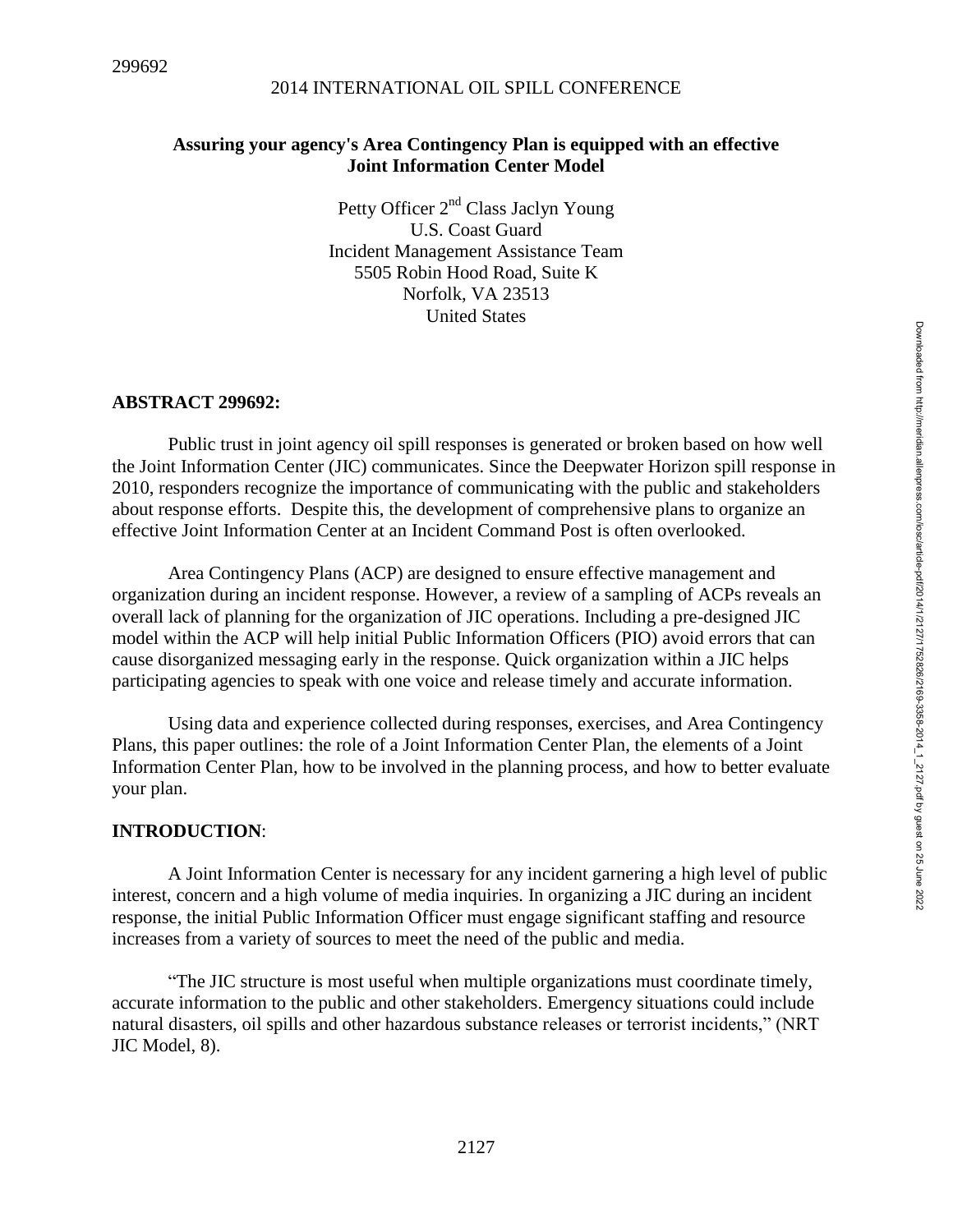One of a PIO's first responsibilities is to alleviate media pressure on responders as soon as possible. Unfortunately, a PIO's ability of staffing and organizing people to gather, evaluate, and disseminate response information quickly is hindered due to lack of interagency coordination. This hindrance is unnecessary and can be alleviated with increased emphasis on JIC organization before the incident.

Just as the Operations Section of an Area Contingency Plan needs to be in-depth providing how-to guides for initial response phases, so too should the PIO/JIC section of an ACP be in-depth to provide guidance and concrete information on how to organize/execute a JIC in a particular region and how to manage public information.

The PIO/JIC section of an ACP should provide policies and procedures for the coordination of communications within your agency, between partner agencies, to the media, and to the public during an incident. Incidents include, but are not limited to, oil spills, hazardous material releases, and natural disasters. An effective ACP needs to address media and risk communication issues as well as methods for responding to these incidents. This will help ensure effective JIC management and enables continuity by allowing all responders to speak with one voice.

Once an effective plan has been written it should be exercised, updated regularly, and, most importantly, the ACP should taken out and used during incident responses. This will ensure success in enabling PIOs to hit the ground running with the tools they need.

## **ROLE OF A JOINT INFORMATION CENTER PLAN:**

An ACP is essentially a region's "game plan" or set of instructions that outlines the steps that should be taken before, during, and after an emergency. The contingency plan identifies different possible events for which a response is necessary and has contacts, resources and strategies to be used, contingent on the individual disaster.

The Coast Guard Public Information Assist Team's inspection of dozens of ACPs conducted over a four-year time span and from Alaska to Puerto Rico reveals one common theme: the PIO/JIC sections are underdeveloped and limited in what they provide. Findings reveal that plans typically only outline the need for a PIO, an expectation to gather information, and that the PIO will inform the public with the information gathered. However, most plans do not meet the fundamental role of an ACP. They do not include lists of important contacts, resources available or strategies for the PIO and JIC.

Just as the ACP is designed to bring agency representatives together to collaborate on the operational side of a response, the PIO/JIC plan should bring agency PIOs together to build a robust and effective plan allowing all agencies involved to speak with one voice. "As evidenced by the last two major oil spill events, Cosco Busan and Deepwater Horizon, much of the external political pressure exerted upon the response organization was the direct result of not engaging local officials prior to and during the spill response. All of this could have been addressed, and possibly avoided, during the ACP development process," (Papp et al. 6).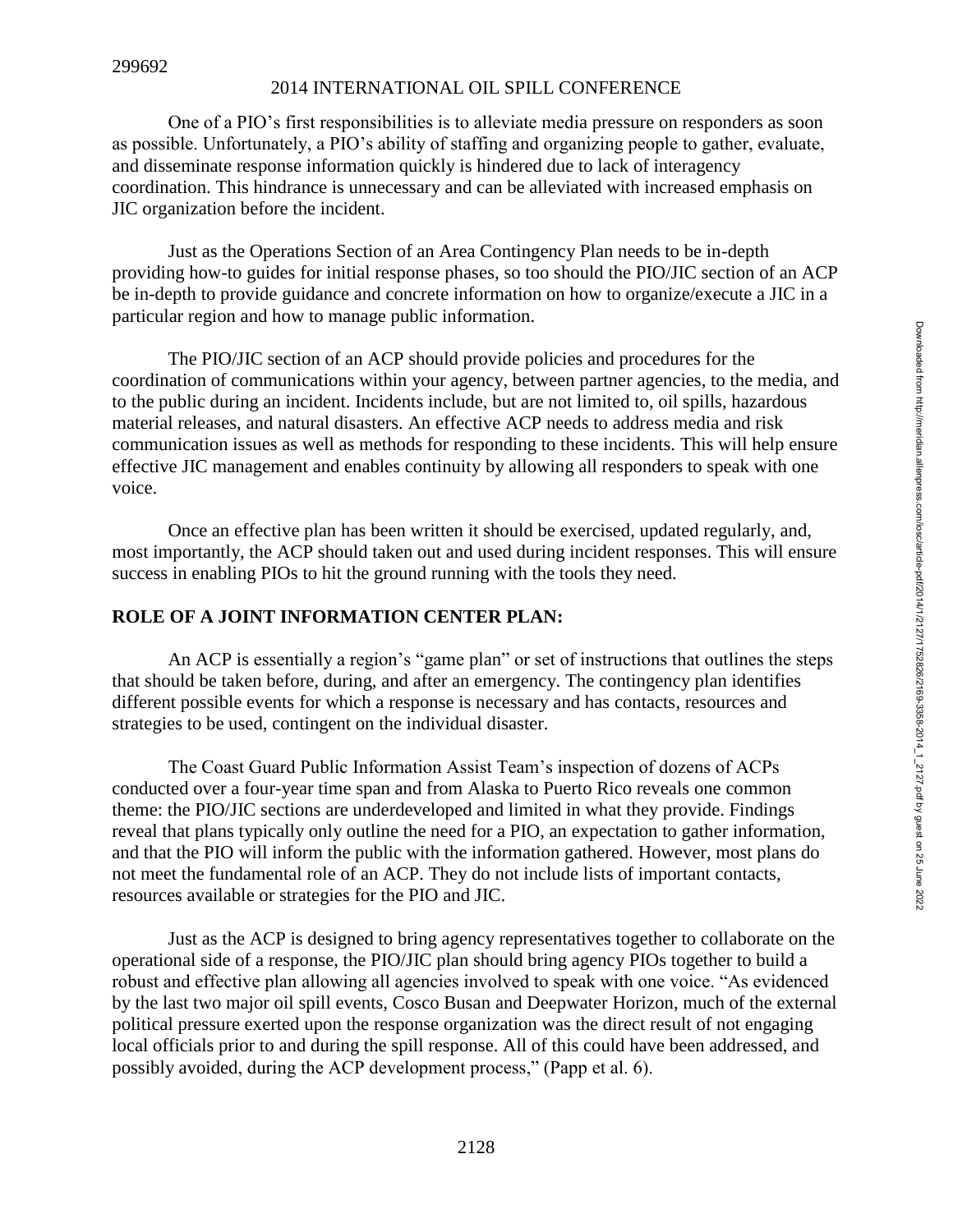#### 299692

#### 2014 INTERNATIONAL OIL SPILL CONFERENCE

### **ELEMENTS OF A JOINT INFORMATION CENTER PLAN:**

The main objective of a JIC plan is to provide the proper information to the public, partners, media and other stakeholders. However, the main objective is not feasible if the plan does not address critical elements of preparedness, including qualifications of personnel, training, exercises, and equipment necessary in a response.

"Immediately after an incident occurs, there is a high demand for information. The media, public and responders require accurate and timely information for all incidents—large or small, a natural disaster or accident. The PIO is responsible for the dissemination of updated information during a response/incident," (NRT JIC Model, 13).

One of the biggest questions at a response is, "Who is the PIO?" The plan should address this. To identify a PIO the rule should clearly state that there is one PIO for each operational period and that normally, but not always, the PIO mirrors the jurisdictional authority or agency incident commander who has the greatest involvement either in terms of resources assigned or area of concern. To assist the PIO in gathering, preparing and disseminating the information a JIC may need to be established.

Depending on the size of an incident there will be assistants below the PIO. A JIC Manager may be appointed to oversee the Assistant PIOs (APIO) for information gathering, information products, media relations, and community relations. "The JIC Manager is selected by the PIO to supervise the daily operations of the JIC; execute plans and policies, as directed by the PIO; and provide direction to the APIOs to ensure that all functions are well organized and operating efficiently. The APIO/JIC Manager should possess public affairs, crisis response, JIC and management or leadership experience. Personnel are assigned to this position based on training, experience, skills and ability, not rank or employer. The APIO/JIC Manager should have the same training as the PIO," (NRT JIC Model, 19). *See Figure 1 below for the proposed organizational chart of JIC in reference to a Type 1 Incident.*



### FIGURE 1.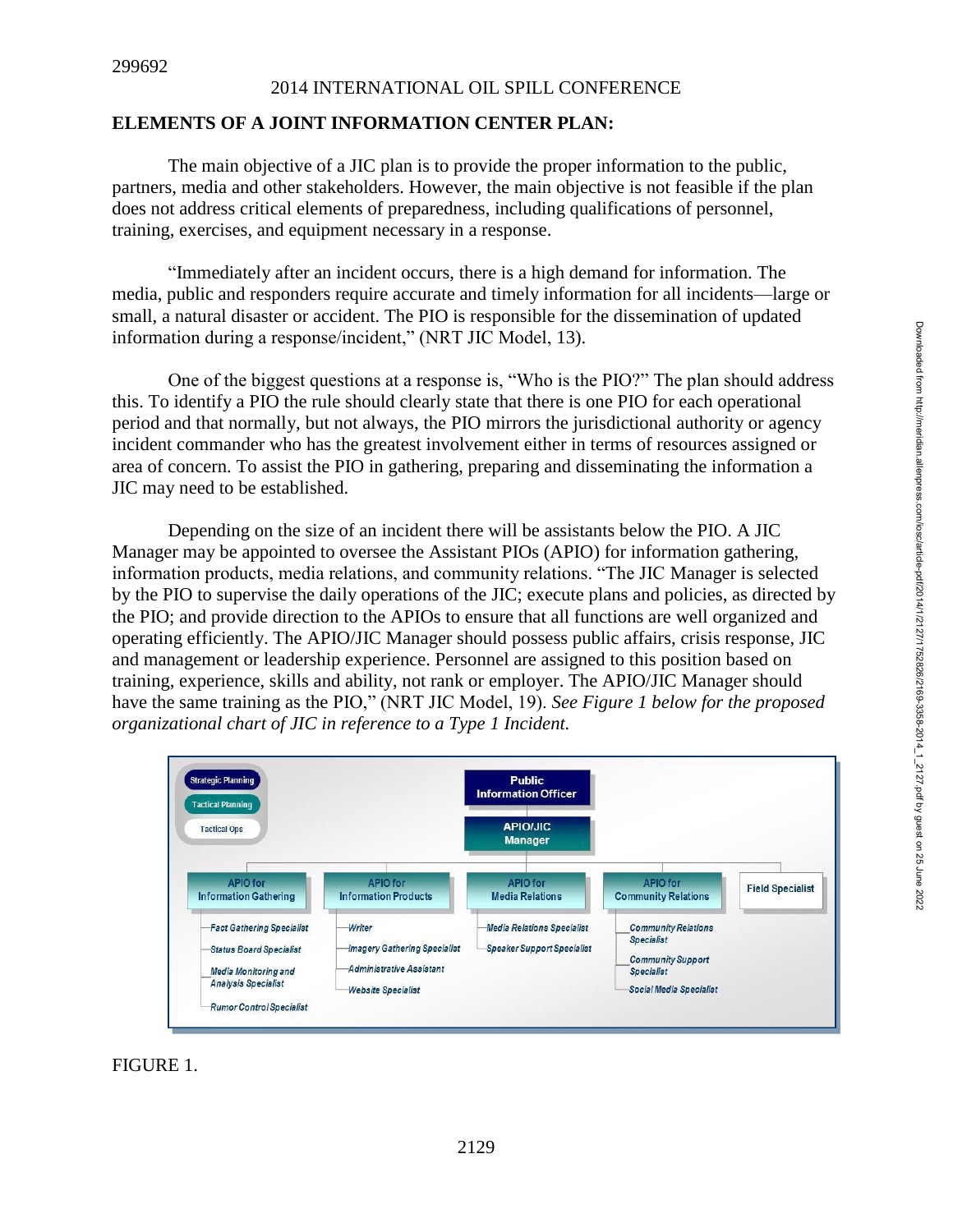In addition to identifying the PIO for different scenarios, each plan should include key elements:

- Protocol to establish a single JIC location. It is highly recommended that the JIC be in the same building as the Incident Command Post, but in a separate room. This increases timeliness of release of information and allows the PIO to be thoroughly engaged with the command staff.
- Instructions to establish a dedicated JIC phone line and website.
- Include a roster of qualified PIOs from key agencies and participating stakeholders (e.g. Governor's public affairs officer, local fire and police department PIOs, Red Cross, other governmental and non-governmental organization PIOs).
- Include required or recommended training and qualifications needed to fill JIC positions.
- Outline approval, release and spokesperson authorities with the Incident Command. This authority should explain how all information is vetted for approval and edited before release keeping timeliness, security, accuracy, propriety, and policy in mind. Agreements on information release authorities should include who releases what, when, and how.
- Detail the process for the release of information to include over the phone interviews, social media, and news releases.
- List meetings the PIO should attend within the Incident Command System's Operation Planning Cycle.
- Provide instructions on coordinating media interviews with subject matter experts and command staff.
- Recommend pressroom sites for news conferences and briefings.
- A guide for personal protective equipment needed for field escorts and media visiting various sites.
- Provide guidance on public concerns to brief the Incident Command on requiring crisis and risk communication messaging.
- List all local and relevant regional media contacts, including wire services, radio, television and print with after-hours news desk numbers and e-mail addresses, and other relevant information avenues such as popular blogs, Twitter feeds, and Facebook pages that would cover the event.
- Procedures to coordinate with partner response teams to incorporate the joint aspect of a JIC.
- Procedures to secure needed resources (space, equipment, people) to operate the public information and media operation during the response 24 hours a day, 7 days a week if needed.
- Identify vehicles for information dissemination to the public (e.g. e-mail, door-to-door fliers, locally used social media accounts).
- Encourage all responding agencies to speak with one voice.
- Reference NRT JIC Model and provide website link to the model for quick use. Most importantly, including access to the NRT JIC Model is imperative to a successful plan and a successful response. Adding a hyperlink in the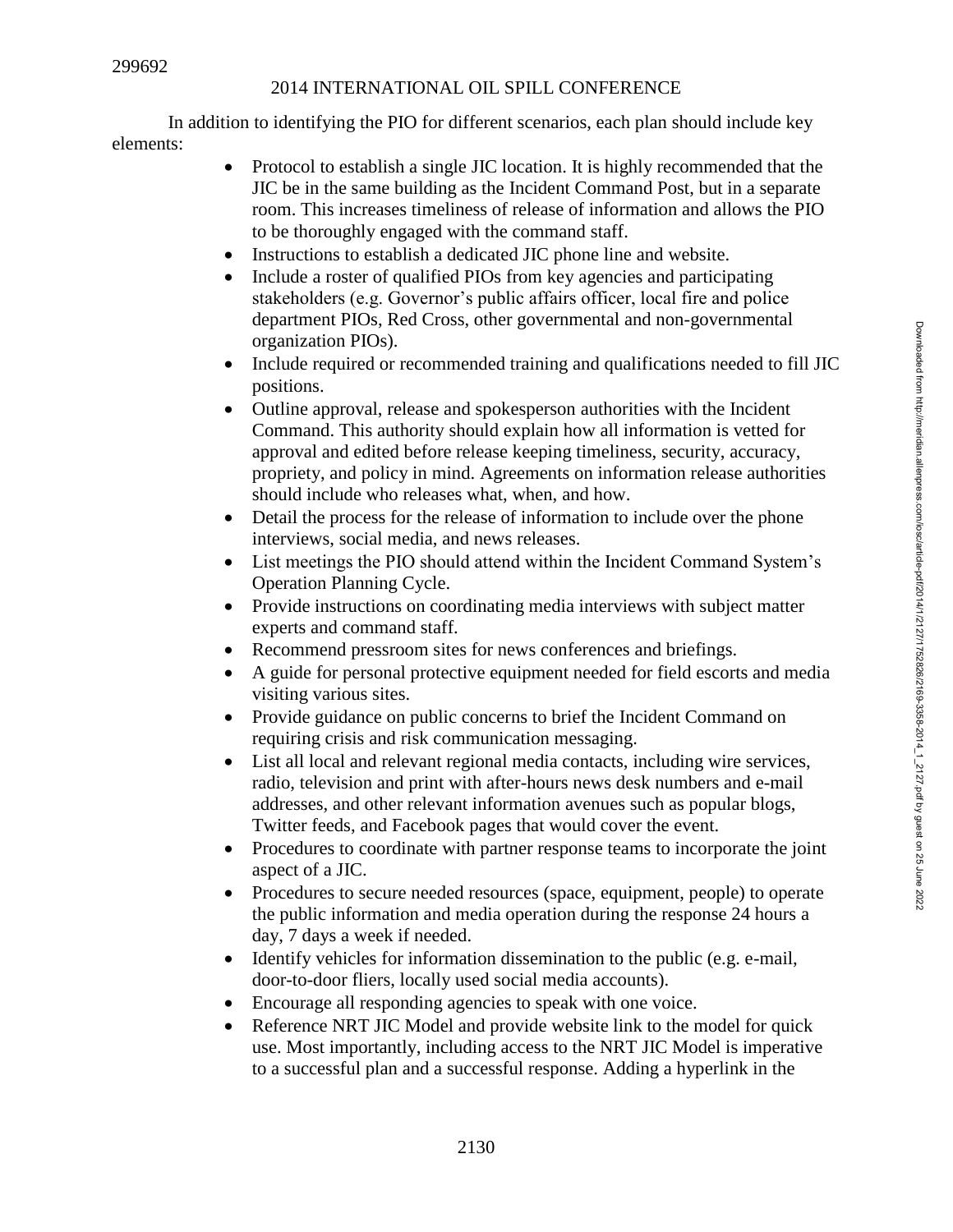online version of an ACP will allow responders to access the model in a moment's notice.

Familiarity of using the NRT JIC Model will come from having hard copies available for everyone in the PIO workgroup each meeting. The NRT JIC Model has dozens of job aids already developed in it to allow responders to hit the ground running and have all the templates one would need to function in a JIC. Some of the job aids include sample news releases and selfassessment surveys to help the PIO and JIC Manager quickly place people into positions. "Prior to the Deepwater Horizon incident, the Coast Guard successfully employed the National Response Team (NRT) Joint Information Center (JIC) model as its crisis communications structure for hundreds of incidents, including Hurricane Katrina, the Haiti earthquake, and the Tintomara collision/oil spill on the Mississippi River," (Papp et al. 65).

# **PLANNING INVOLVEMENT:**

Immediately establishing a PIO workgroup comprised of representatives from numerous federal, state, regional, and local response agencies within particular geographical areas will greatly increase an area's response readiness and response procedures. Members of the PIO workgroup should regularly attend area committee meetings, and address PIO/JIC issues. The JIC section of an ACP should not be written in a vacuum. PIOs from all affected organizations should be involved in the workgroup and contribute to the JIC. Each Area Committee should work closely with state and local officials to pre-plan for joint response efforts.

"Area Committees represent the core element of oil spill response planning and preparedness for a region," (Papp et al. 12). "The individuals who attend an Area Committee meeting have the opportunity to meet in a non-emergency setting and learn how best to respond together in the event of a spill. Attendance at Area Committee meetings gives members and their respective organizations the opportunity to assist in the development of the ACP. Active participation of dedicated members from the entire spectrum of stakeholders is key to a successful Area Committee."

Participation in area committee meetings will ensure ACPs are up-to-date, complete and reflect current procedures. Plans should also encompass a full range of public information media (including social media how-to-use guides). This is also the appropriate time for the PIO workgroup to develop pre-approved briefing materials, templates and processes for a wide range of topics that will ultimately be used to produce public information in a timely manner.

The advantages of a PIO Workgroup include:

- Provides PIOs the opportunity to meet, network, and build best practices and lessons learned.
- Ability to maintain a 24/7 PIO roster with contact information available for distribution.
- To provide an avenue for PIOs to identify and solve emerging and ongoing issues and concerns.
- Opportunity to share training opportunities and events.
- Combines resources during training events and real world responses to include contact lists, equipment, and web tools.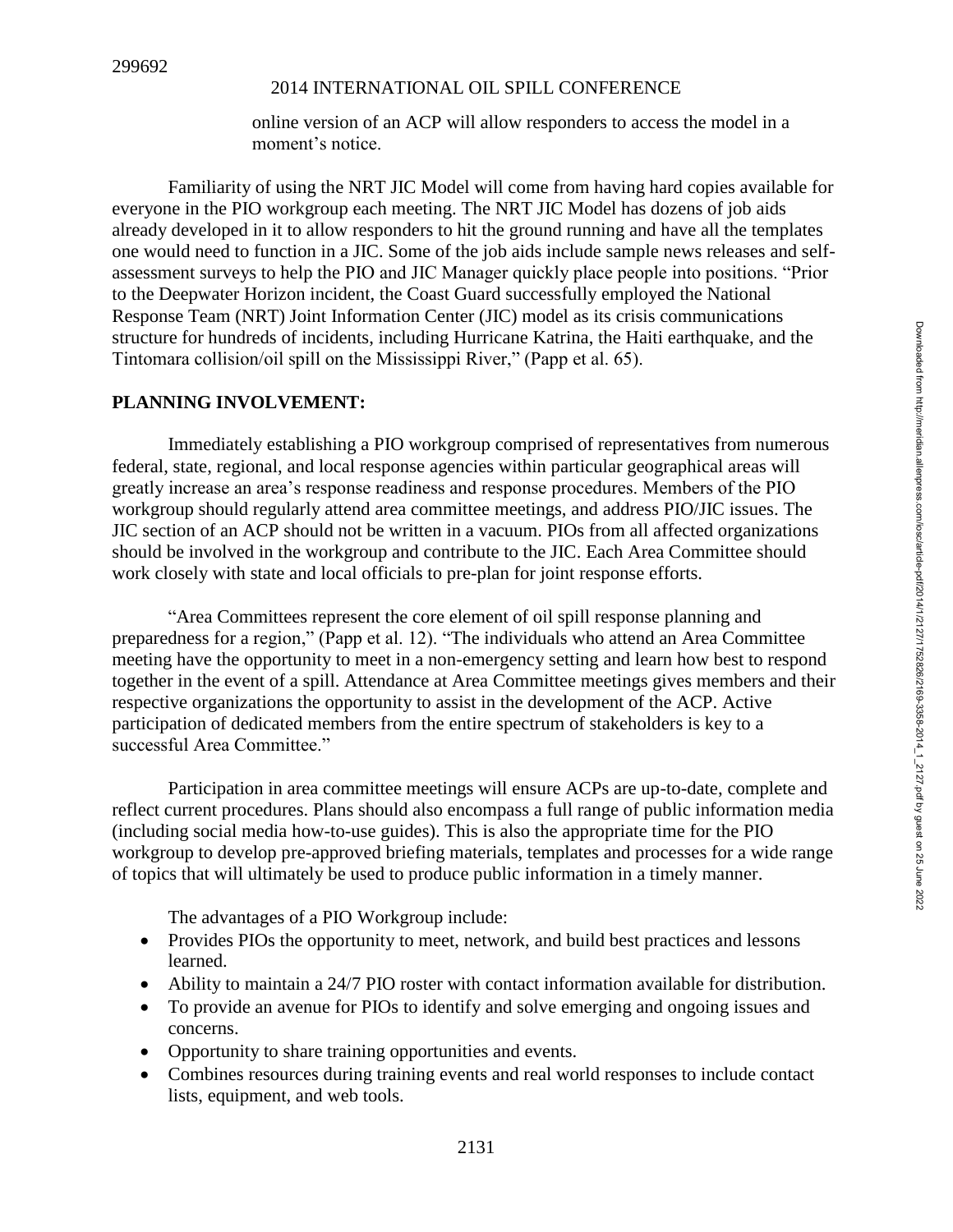- Develop job aids and tools for preparedness to include in the area contingency plan.
- Collect contact information for the ACP for quick integration and support.
- Opportunities to jointly participate in preparedness exercises.

## **EVALUATE YOUR PLAN:**

Test your ACP with the JIC in mind. JIC operations should be tested just as thoroughly as the Operations Section of an ACP. An untested JIC is a poorly planned JIC and can cause all to fail in communicating effectively.

It is strongly recommended to train and test with response staff that will likely be engaged during an incident. Utilize resources outlined in the JIC plan. Test to see which resources were used from the plan and whether those resources are practical and effective.

At preparedness exercises test the PIO and JIC participants with in-depth injects, which are likely questions and scenarios the JIC would receive from the media and public in a realworld incident. Often the JIC is given only one overarching objective when testing the overall ACP for a region: to inform the public. Objectives for testing the JIC should be comprehensive, numerous and challenging. Once the crafted injects have been fulfilled by the JIC, test facilitators should conduct follow-ups and adjust on the fly to test where the JIC is gathering their answers.

Social media practices should be tested just as heavily as phone practices. Social media injects can be fielded through mock "posts" on hand-carried on pieces of paper. Create rumors and test how the JIC identifies and monitors those rumors. This more in-depth method of testing the JIC will identify areas for improvement. Testing the JIC plan critically will lead to plan enhancement and more proactive processes.

Once the plan has been tested it should be tested again, and then again. Lessons learned form previous tests should be evaluated to see whether the lessons were actually learned or if the same issues have gone unattended. Success during an actual response will come from using past experiences and hot washes, and from an active PIO workgroup dedicated to continuously improving the plan.

## **CONCLUSIONS:**

A good ACP translates into a good response. ACPs are designed to ensure effective management and organization during an incident response, and the JIC is a crucial part of a successful plan. A JIC plan is worthless if it is not used. For the JIC plan within an ACP to prove effective it must be used, and it must be accessible to those who will need it.

Understanding and appreciating the role of a comprehensive JIC plan and the elements inside of it will help responders when it matters most. Preparedness will be built by extensive involvement in the planning process and then testing the plans that have been created in a joint environment. Maximizing opportunities to update the JIC plan within an ACP at regular workgroup and Area Committee meetings will help strengthen communication efforts between